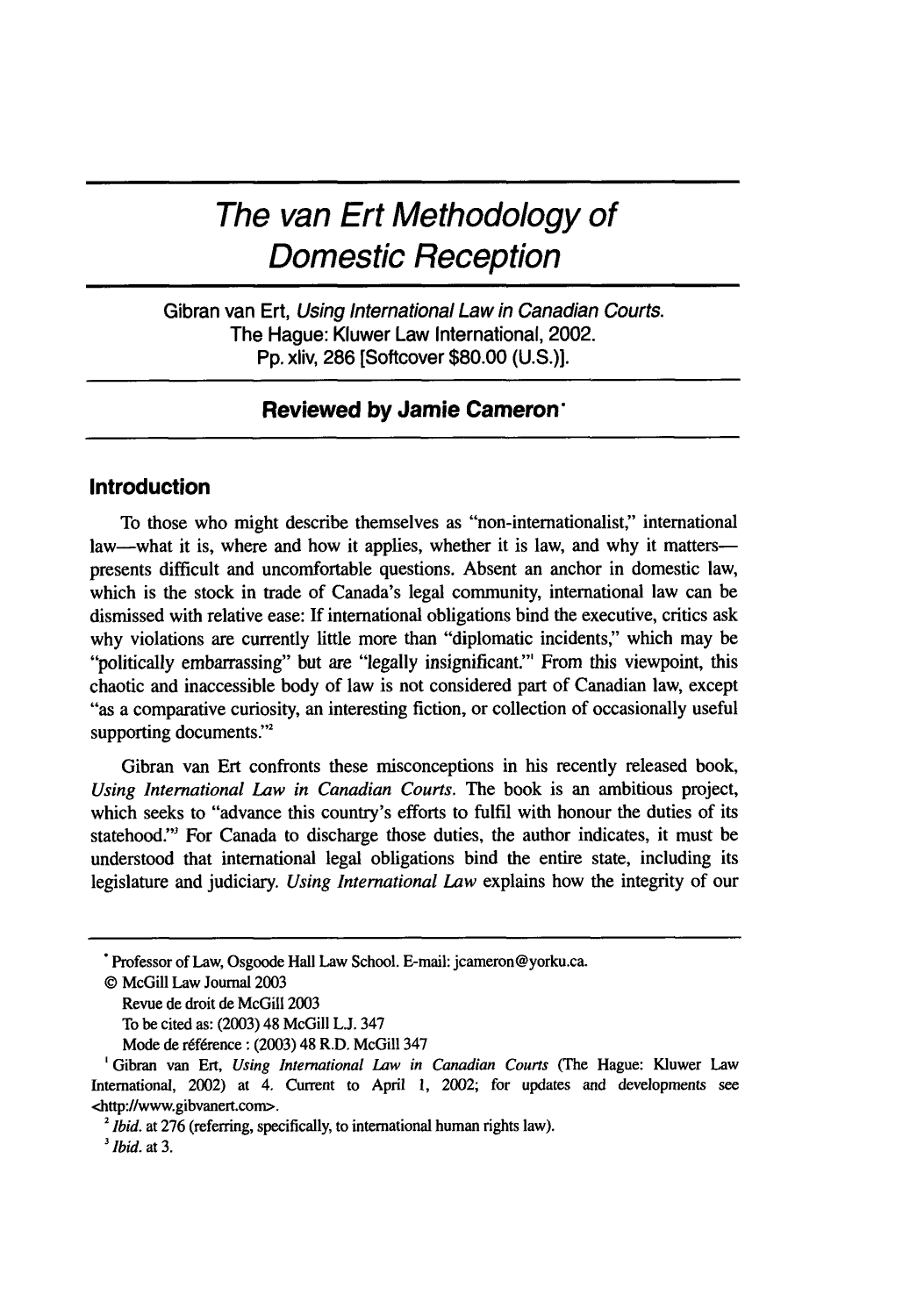domestic law depends on its respect for, and compliance with, international law. From that perspective, the book is an exercise in harmonizing bodies of law that have been treated as separate and in tension, if not in conflict, with each other. The author insists that international law is part of domestic law and argues that fulfilling the duties of statehood need not compromise Canada's sovereignty as a nation.

The domestic application of international law is governed by common law rules of reception that Canada inherited from Britain and adapted to local circumstances in the years following *Statute of Westminster<sup>4</sup>* independence in 1931. Broadly speaking, the two main rules of domestic reception are incorporation and implementation. They are based on the principles of respect for international law and self-government. Under that scheme, customary international law applies domestically through its incorporation into common law doctrine, but treaty obligations do not become binding in Canadian law unless implemented by the federal or provincial legislatures. International law is in tension with the concept of self-government and the two "do not sit easily together."' Neither can have free rein over the other, for that would permit one to consume the other, and balance between the two is necessary to ensure the survival of both.

Seeking to explain how that balance should be achieved across a range of reception issues, van Ert writes at a level of abstraction, yet hopes that his work will serve "first and foremost as a guide for practitioners." His book provides a "complete account of the Canadian law of reception in order that courts and counsel tackling questions of international law may proceed from a common starting-point." Van Ert maintains that the law of reception is not "a haphazard collection of ancient case-law overlaid with an equally haphazard modern jurisprudence" but is instead "a complete and internally-consistent system" of rules and principles for the application of international law.! To rationalize this system and render it accessible, he employs a "principle-based analysis," which places the "spotlight" on specific questions of domestic reception.<sup>9</sup>

*Using International Law* is clearly reasoned, but complex and comprehensive in its treatment of the issues. It introduces van Ert as an author who is confident, straightforward, and methodical, without being dogmatic. Internationalists, along with experts on federalism, treaty interpretation, administrative law, and the enforcement of human rights guarantees, should congratulate him before debating "the van Ert methodology of domestic reception". Though the book's painstaking analysis of

*<sup>&#</sup>x27;Statute of Westminster, 1931* (U.K.), 22 Geo. V, c. 4.

van Ert, *supra* note **I** at 6.

*<sup>(&#</sup>x27;lbid.*

*<sup>&#</sup>x27;Ibid.* at 3.

*<sup>&#</sup>x27;Ibid.*

*<sup>9</sup>Ibid.* at **11.**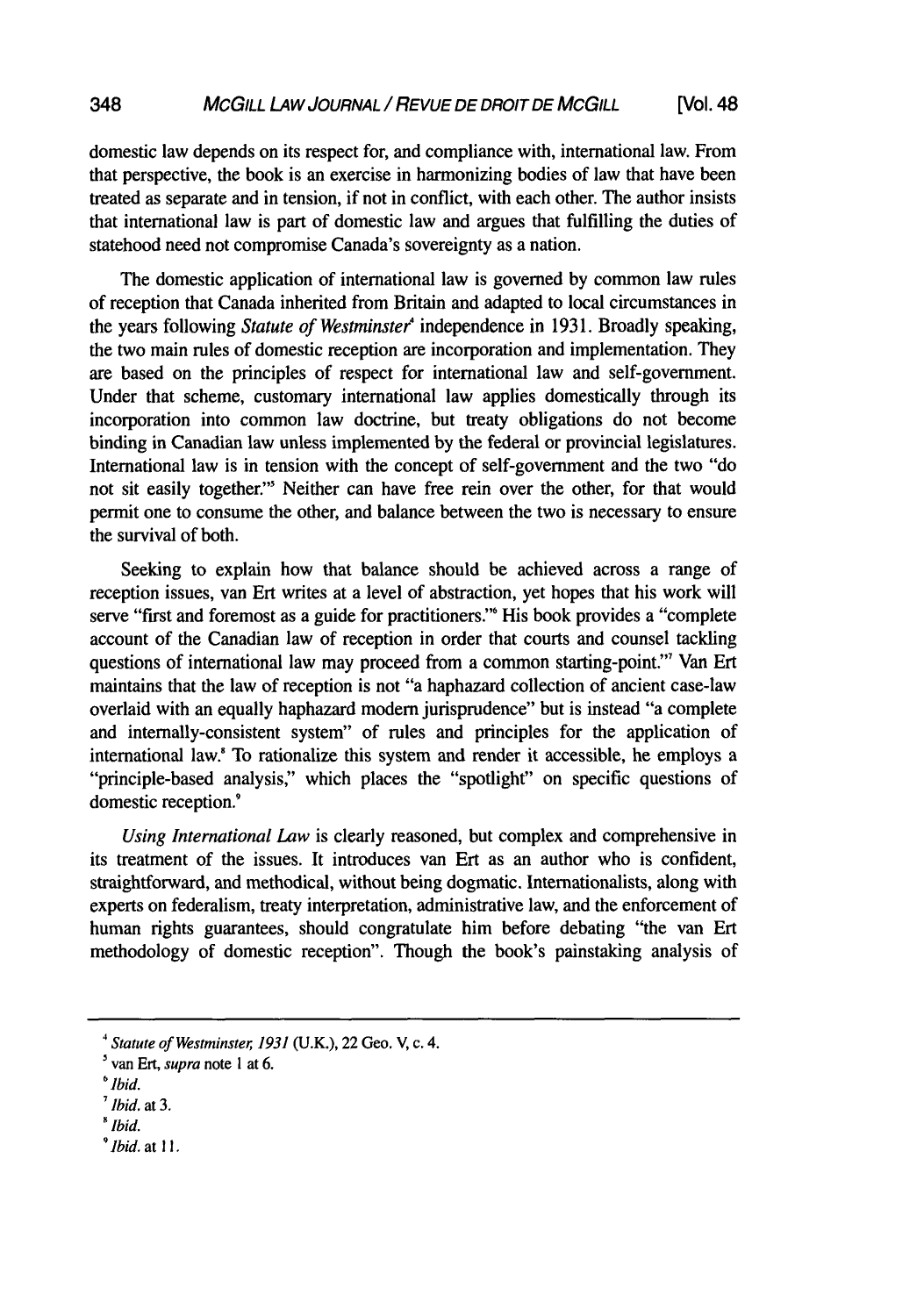**2003]**

specific questions of reception cannot be discounted, the creation of a methodology to address these issues should be seen as its primary contribution.

This review approaches the author's methodology of domestic reception from a constitutionalist's perspective. Although the book addresses the use of international law in Canadian courts, it also engages principles of constitutional law, as the balance between respect for international law and self-government unavoidably rests on a conception of institutional role. Accordingly, the domestic reception of international law cannot be disentangled from fundamental issues about institutional relations between the executive, legislative, and judicial branches of government.

## **The van Ert Methodology of Domestic Reception**

Though it is not "self-evidently so" van Ert acknowledges that Canada's rules of reception are "a matter of constitutional law."" He gives pause, though, because our written texts are silent on the application of international law. This does not create a "constitutional vacuum", however, for the rules of reception are unwritten principles that are "of a constitutional nature?"" Whatever the constitutional status of common law reception rules may be, it is clear that the domestic application of international law rests on a series of relationships between institutions. For instance, the executive can bind the state to obligations internationally, but cannot guarantee their enforcement as domestic implementation is the prerogative of the legislative branch. Nor can the courts implement treaty obligations as a matter of judicial initiative; that authority also rests with the legislature. Under that scheme, the domestic reception of international law depends, institutionally, on the co-operation of the law-making branch of government. The problem for van Ert is that respect for international law suffers under the constraints of self-government. Without challenging the state's prerogative to reject international law domestically, he recalibrates the balance to create a presumption in favour of its reception.

The following analysis explains how the author's methodology applies to customary international law and the treaty presumption, before turning to the constitutional implications of reception under the division of powers and the enforcement of human rights. First, a better understanding of van Ert's conceptual framework is required. He envisions the principle of respect as a matter of identity and membership in the international community." Over time, that principle has been embedded in the common law rules of reception: as scholars of Blackstone's rank explained, if Britain did not respect international law, it would be isolated "from the community of civilized states."<sup>3</sup> Yet, applying the principle of respect for international

*Ibid.* at 7.

*<sup>0</sup>Ibid.* at 47.

*<sup>&</sup>quot;Ibid.* at 48.

*Ibid.* at **8.**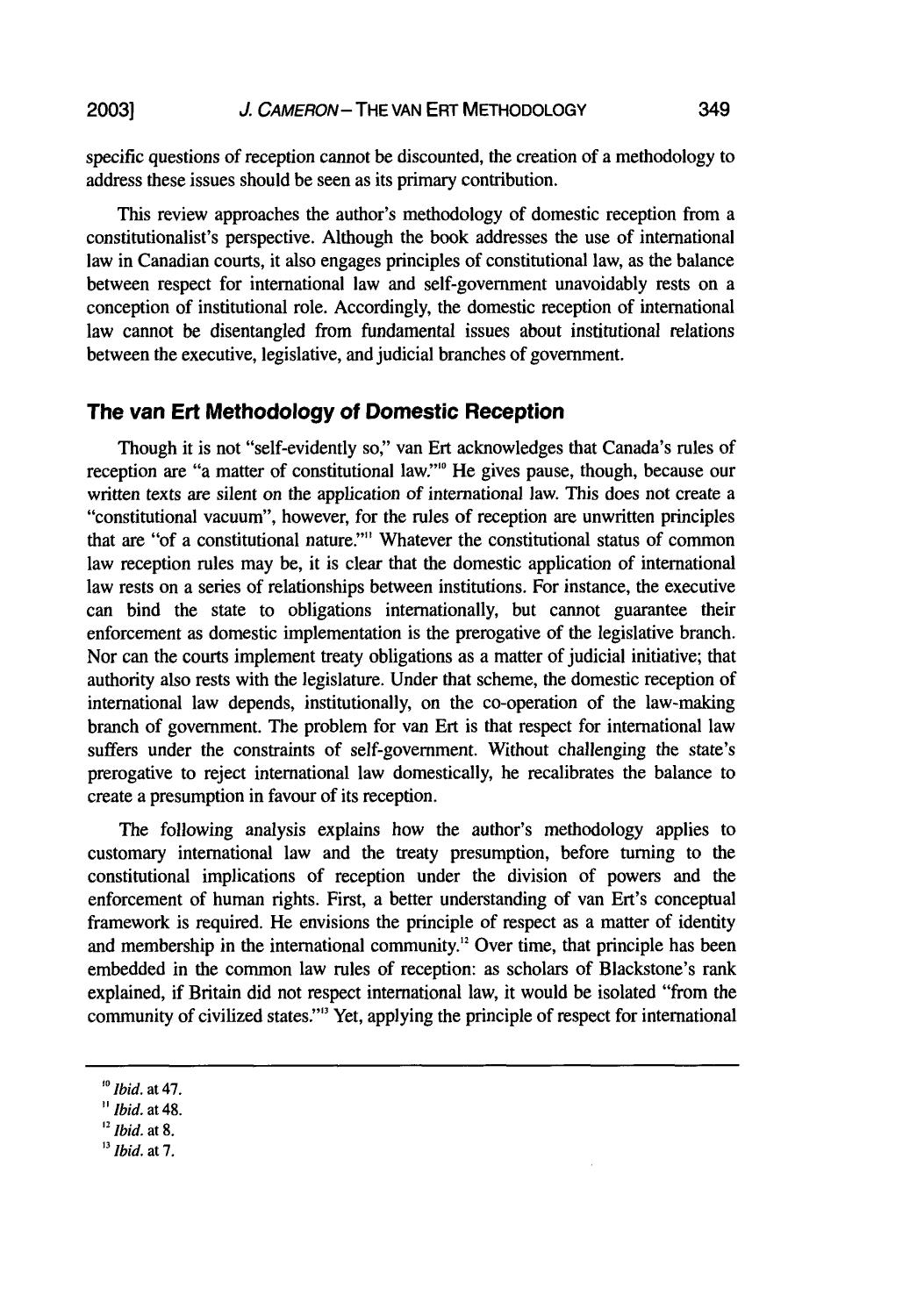law detracts from self-government because that view of reception binds the state, inside its own borders, to the will of the international community. At the same time, the state's prerogative to disregard international law and break its agreements fundamentally subtracts from the principle of respect for international law. *Using International Law* shows how Canada can apply international law without surrendering its prerogative of self-government.

Though he makes an exception for the division of powers, van Ert argues that respect for international law should be Canada's "default" position. By this he means that domestic reception should be assumed, and that international law should apply, as part of Canadian law, unless it offends or causes detriment to the self-government principle." Under van Ert's scheme, self-government prevails only sparingly and by way of exception. Yet, his methodology does not ignore the institutional consequences of its default status for institutional law. To the contrary, it rests on certain assumptions about the nature of institutional roles in this context. Thus, van Ert argues that the legislatures can defend the principle of self-government by enacting laws which violate international law or choosing not to implement the executive's treaty obligations. Because the legislatures are sovereign and can disregard it, the role of "asserting" respect for international law is confided in the judiciary. For that reason, courts risk upsetting the balance between the two principles of reception when they "take it upon themselves to vindicate self-government rather than leave that responsibility to the legislature."'"

From an institutional perspective, the incorporation of customary international laws that are "demonstrably in place" is less problematic than the implementation of treaty obligations."' For that reason, the principle of respect for international law has its "freest reign" in this area, and the incorporation doctrine "invites courts not only to adjudicate consistently with international law but to adopt international customs as the rules upon which their adjudication is based"' Incorporating customary international law into the common law does not detract from the principle of self-government because the legislature has the power to alter or modify the common law by statute. When it enters the domestic system this way, customary international law remains subject "to the exercise of self-government through statutory action."<sup>8</sup> Even so, van Ert acknowledges that "doubts and misunderstandings" about the relationship between custom and the common law, as well as the common law and statutes, "have concealed how firmly Canadian law embraces customary international law" ''

 $B$ <sup>18</sup> *Ibid.* at 138.

*lbid.* at 211.

 $15$  Ibid. at 219.

*<sup>&</sup>quot;Ibid. at* 51.

<sup>&#</sup>x27;7 Ibid. at 137.

 $<sup>19</sup>$  Ibid. at 137.</sup>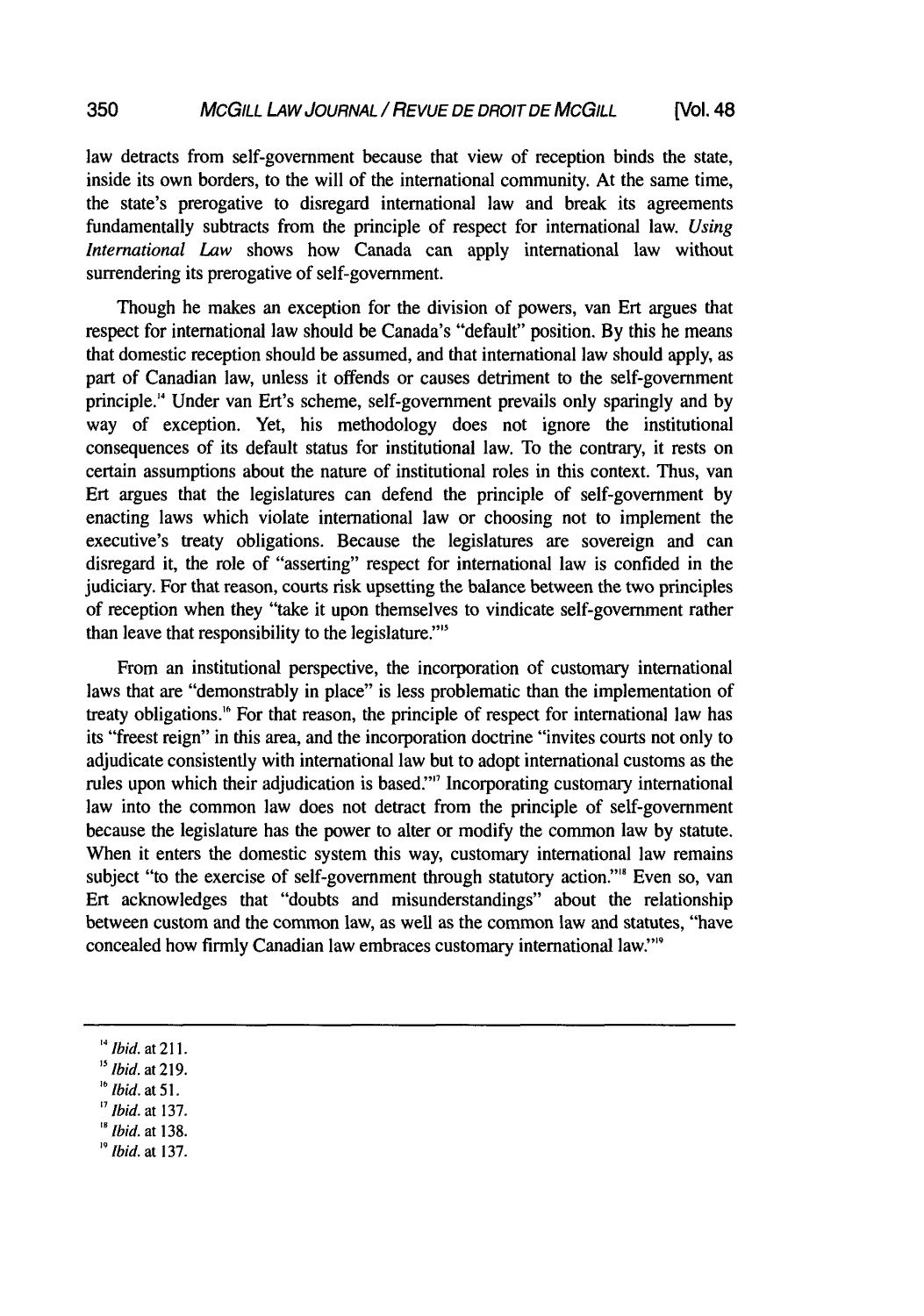**2003]**

Unlike customary international law, treaty obligations implicate relations between the executive and legislative branches, as well as between the legislatures and the courts. The general rule of reception is that treaty obligations do not have domestic effect until implemented by the legislature. Consequently, "[slelf-government's suspicion of international law is as much a discomfort with prerogative powers as it is a wariness of the international law-making process."<sup>20</sup> The source of this discomfort, which is traced in British history to contests between the Crown and the emerging processes of parliamentary democracy, is the fact that the executive does not have the power to make laws. The Crown prerogative over foreign affairs permits the executive to enter into treaty obligations that bind the state internationally, but not domestically. The extent to which such obligations are discharged domestically is within the province of the legislature. As van Ert explains, "[i]t is not the externality, but the absence of a deliberative, representative and participatory legislative process, that founds self-government's objection to the direct application of international law in Canada."<sup>21</sup>

#### **Implementation of International Law**

In the absence of express language to that effect, it may not be clear whether legislation implements Canada's treaty obligations. Answering that question engages principles of statutory interpretation, including the application of the treaty presumption. Despite its unquestioned sovereignty to do so, the legislature's competence to enact statutes in violation of international law is curbed by "an important practical qualification."<sup>22</sup> In van Ert's view, the presumption of international legality, or treaty presumption, *"requires* our courts to interpret domestic law consistently with Canadian treaty obligations," whether those obligations are implemented or not." Controversy is inherent in interpretation, and the application of this presumption is no exception. Two issues of implementation which attract van Ert's attention are (1) the so-called ambiguity requirement and (2) the application of unimplemented treaty obligations in administrative law.

# **The** Ambiguity **Requirement**

The perennial debate surrounding the ambiguity requirement is whether the treaty presumption only applies when domestic legislation is "ambiguous". The difficulty in determining when a statutory provision is ambiguous, for the purpose of reception, has produced a healthy jurisprudence over the years. Yet, the author rejects the ambiguity requirement because it "erodes the principle of respect for international

*<sup>20</sup> Ibid.* at 68.

<sup>&</sup>lt;sup>21</sup> *Ibid.* at 174.

*Ibid.* at 65.

*<sup>23</sup> Ibid.* at 121 [emphasis added].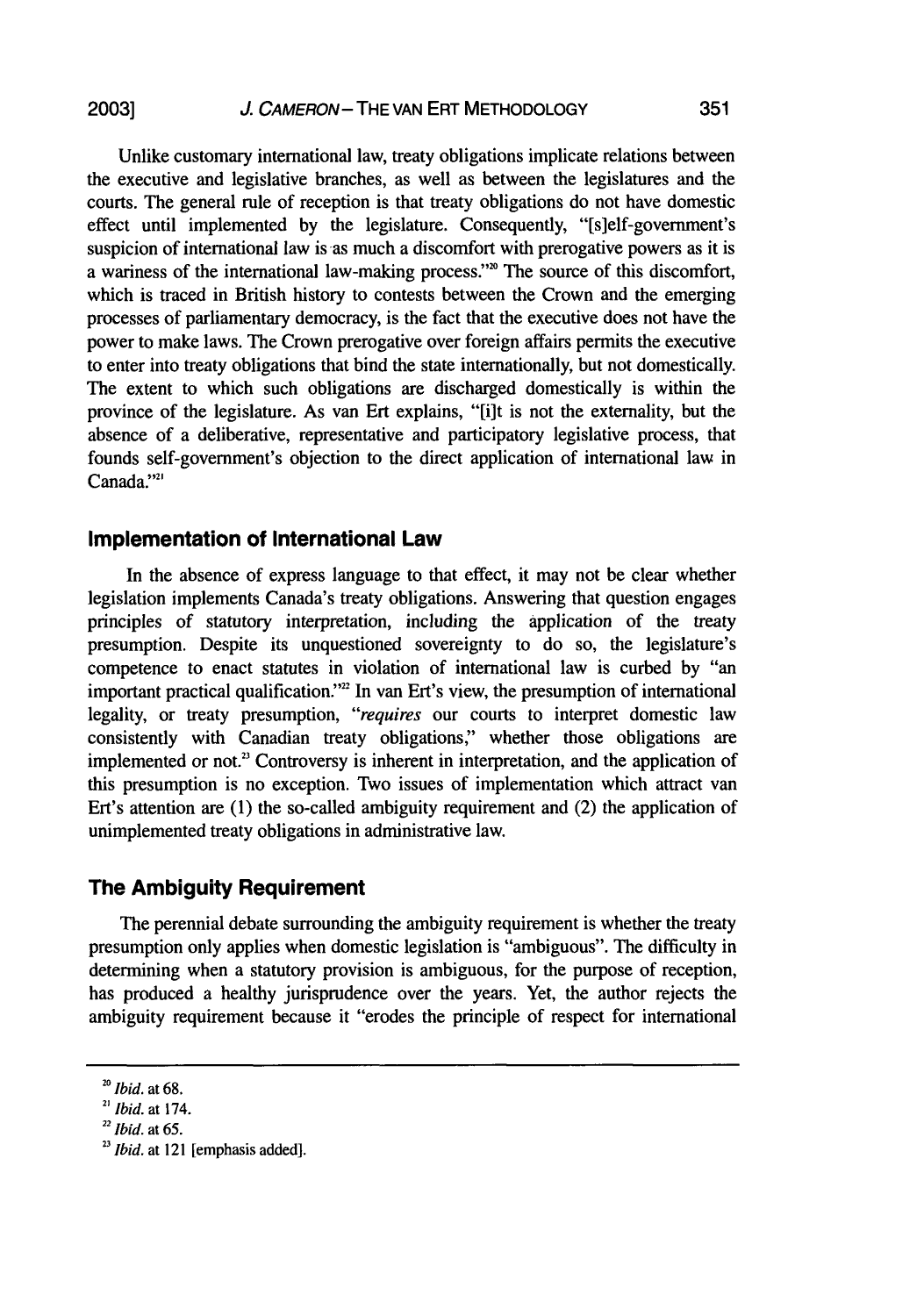law, without advancing *in any important way* the principle of self-government."<sup>24</sup> In his view, dispensing with that requirement does not prejudice self-government, as the legislature can violate international law; to do so, however, it must employ "unmistakeable language" and not "leave the court to do its dirty work."<sup>25</sup> For that reason van Ert proposes that legislation in violation of international law be subject to a "no ambiguity requirement."<sup>26</sup> Though he acknowledges that this version of the treaty presumption sets aside the implementation requirement, he suggests that it is "only to a minor extent."<sup>27</sup> As long as the presumption is rebuttable by the legislature's clear and unmistakeable intent to violate international law, its application does not "in any way prejudic[e] the principle of self-government."<sup>28</sup>

Under this view of reception, however, the executive branch seemingly would have the power to bind domestic law to international obligations, without any requirement that such obligations be adopted by the legislatures. Moreover, van Ert's methodology would require the courts to enforce implemented and unimplemented treaty obligations. Instead of asking whether international law has been received in Canadian law, van Ert *assumes* reception and places a burden on the legislature to exercise its power to dissent from international law. Under this methodology, the legislature's participation is not a prerequisite of domestic reception.

# Application **of Unimplemented Treaty Obligations** in Administrative Law

On the question of administrative law, the interval between *Capital Cities* Communication v. Canadian Radio-Television Commission<sup>29</sup> and Baker v. Canada *(Minister of Citizenship and Immigration)"* shows how much ground the principle of respect for international law has gained over the years. In *Capital Cities,* a majority of the Supreme Court rejected the treaty presumption's application to the Canadian Radio-Television Commission.' In stark terms, van Ert describes the majority's conclusion that Canada's unimplemented treaty obligations do not bind administrative decision makers as being "in direct conflict" with the subsequent decision in *Baker,* as well as "unmeritorious ... in its own right."<sup>32</sup> The author discusses *Baker* at some length before concluding that the default position of administrative law, "like that of

352

*<sup>32</sup>Ibid.* at 225.

<sup>&</sup>lt;sup>24</sup> *Ibid.* at 125 [emphasis added].

*Ibid.* at 127.

*<sup>26</sup>Ibid.*

*<sup>27</sup> Ibid.* at 218.

<sup>&</sup>lt;sup>28</sup> *Ibid.* at 130. Note that van Ert's unmistakeable signal requirement is reminiscent of the late Beetz J.'s analysis of the emergency branch of peace, order and good government doctrine in *Reference Re Anti-Inflation Act (Canada),* [1976] 2 S.C.R. 373 at 459-72, 68 D.L.R. (3d) 452.

**<sup>29</sup>** [1978] 2 S.C.R. 141, **81** D.L.R. (3d) 609 *[Capital Cities].*

<sup>[1999] 2</sup> S.C.R. 817, 174 D.L.R. (4th) 193 *[Baker].*

**<sup>3</sup>**van Ert, *supra* note I at 112.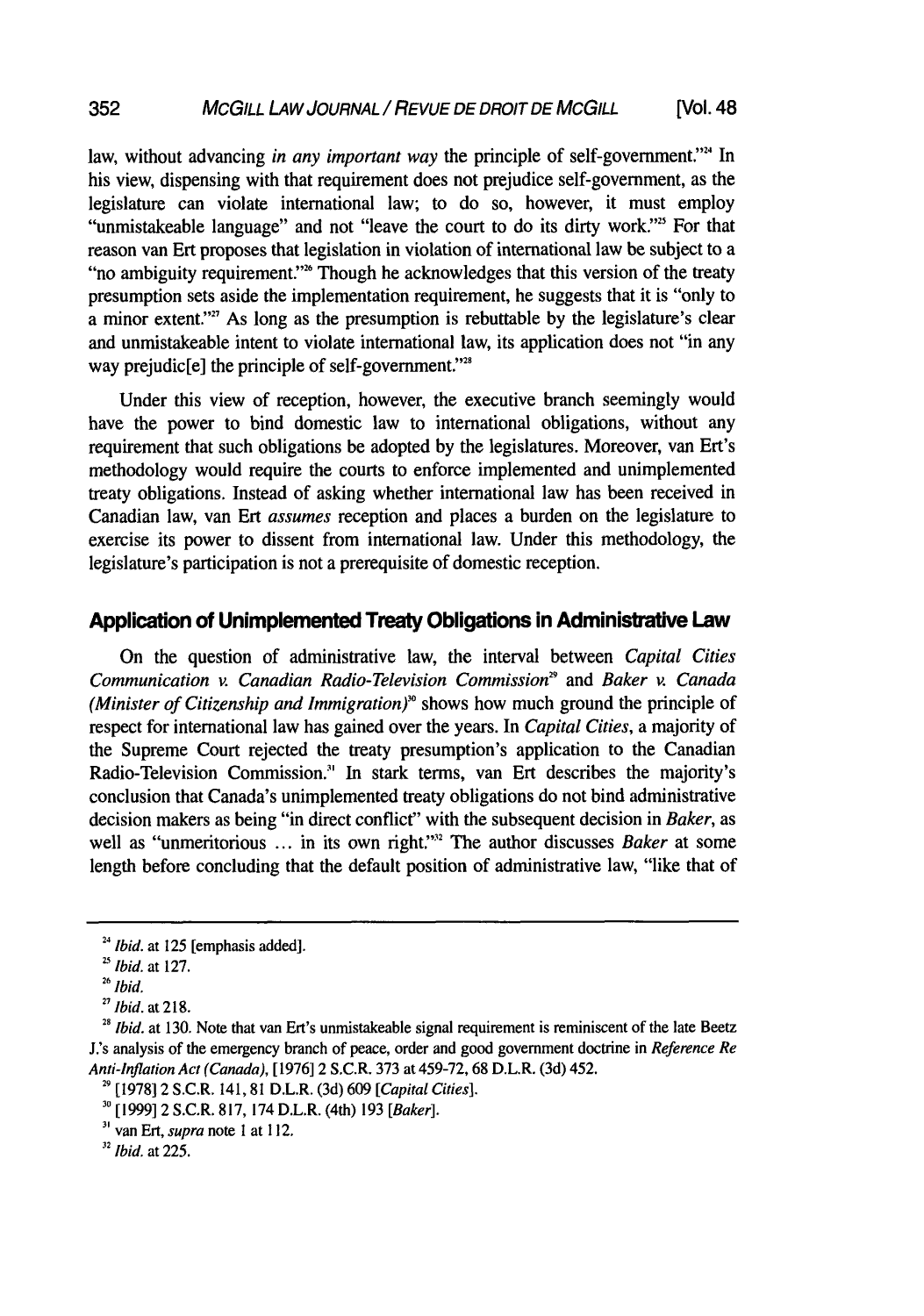Canadian law in general, is respect for international law."" Though the presumption of international legality can be rebutted in special cases, he found that the dissenting opinion in Baker did not advance persuasive grounds for protecting the principle of self-government in those circumstances.<sup>34</sup>

Westminster constitutionalists might not be so eager to accept this methodology; from their perspective, the domestic reception of international law under van Ert's model is two steps removed from the democratic underpinnings of the selfgovernment rationale. Once the executive undertakes obligations, the courts are invited, if not required **by** the author's approach, to interpret them as binding domestic law. Yet, neither the executive branch nor the judiciary is democratically accountable; moreover, as noted above, the legislature is cast under this model in negative terms. This view presents sovereignty and self-government as elements of raw political power which obstruct the reception of international laws that are presumed to be principled in nature.

Having reached these conclusions, the author defends self-government on one question of domestic reception: the division of powers between the federal government and the provinces. In the Labour *Conventions* case," the Privy Council infamously held that the federal government lacked the constitutional authority to implement treaty obligations which encroached on provincial jurisdiction under section **92** of the *Constitution Act 1867."* In doing so, Lord Atkin concluded that "an incursion **by** the federal government into provincial jurisdiction **by** means of the treaty power" was "as much an affront to the self-government principle" as any attempt would be for the executive to make domestic law in a unitary state.<sup>37</sup> The necessary result of the *Labour Conventions* doctrine is the non-performance of treaty obligations which fall under section **92,** except when the provinces decide in their own right to adopt such obligations.

On this question, one might have expected the author to side with the critics of the Privy Council.<sup>38</sup> Their support for a federal treaty power would have the effect of advancing the domestic reception of international law. Van Ert canvases the debate on federalism and treaty implementation from **1937** to the present and concludes that the Labour *Conventions* rule is "the best means of balancing the reception system's principle of respect for self-government and respect for international law."<sup>39</sup> In his

*<sup>&</sup>quot; Ibid.* at 227.

*<sup>3&#</sup>x27; Ibid.* See *ibid.* at 214-26.

*<sup>&</sup>quot;Canada (A.G.) v. Ontario (A.G.),* [1937] A.C. 326 (PC.), [1937] 1 D.L.R. 673 *[Labour Conventions].*

*Constitution Act 1867* (U.K.), 30 & 31 Vict., c. 3, s. 92, reprinted in R.S.C. 1985, App. **1I,** No. 5. **<sup>37</sup>**van *Ert, supra* note **I** at 192.

**<sup>3</sup>***See e.g.* F R. Scott, *Labour Conventions Case,* (1956) 34 Can. Bar Rev. 114; V.C. MacDonald, *The Canadian Constitution Seventy Years After,* (1956) 15 Can. Bar Rev. 401.

**<sup>&</sup>quot;** van Ert, *supra* note 1 at 206.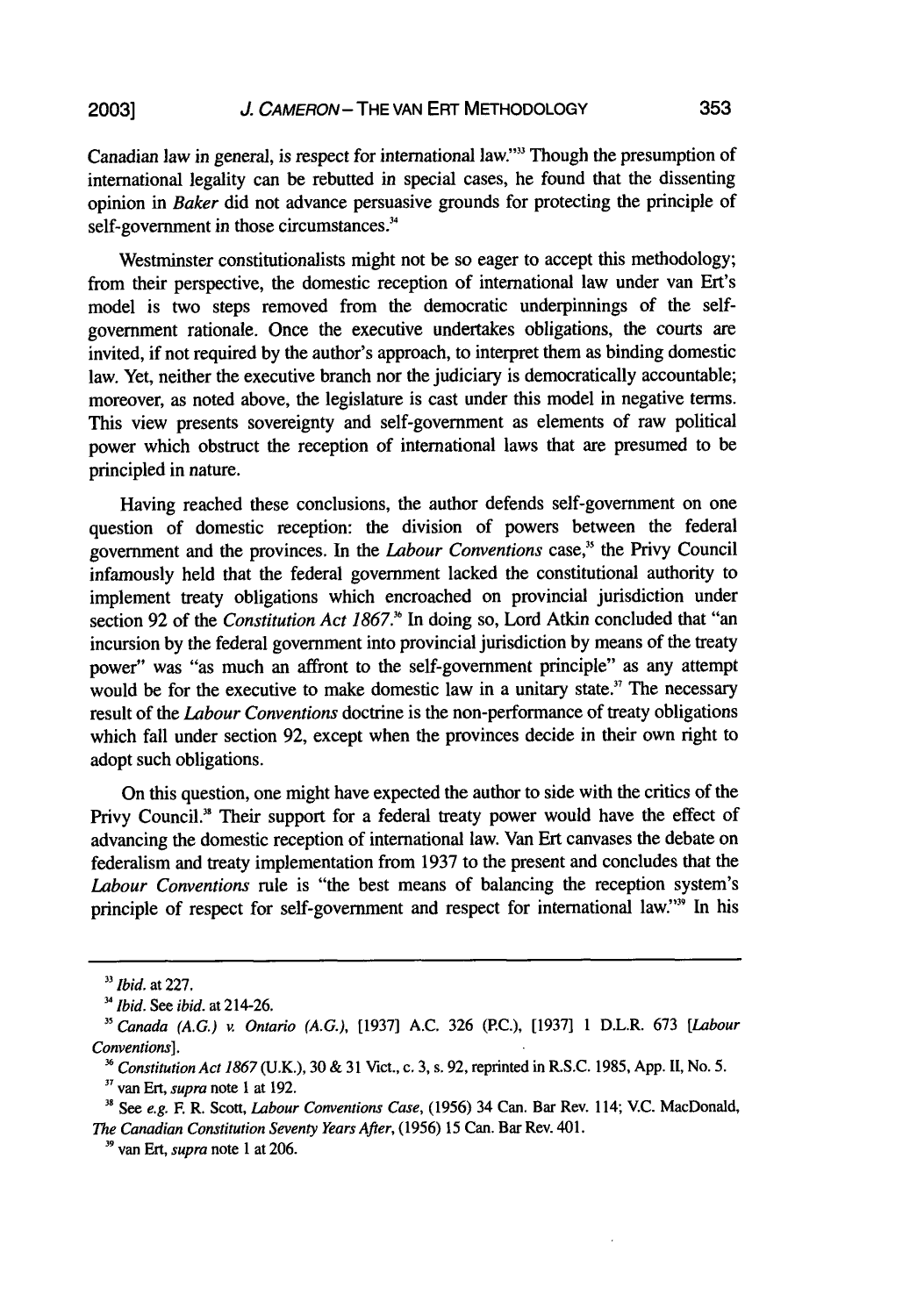#### **354** MCGILL LAW JOURNAL / REVUE DE DROIT DE MCGILL [Vol. 48

view, any other result would enable the federal government to violate the jurisdiction of the provinces. This would amount to "an unconsensual imposition of law by one community upon another, thus denying the imposed community its self-government' Yet, if the author is correct in his conclusion that Canada has found ways to overcome the federalism obstacle to treaty implementation, it remains unclear why selfgovernment is compelling on this issue but not others in *Using International Law.*

His point may be that removing the federalism constraint for treaty implementation defeats provincial self-government. In other instances, such as application of the treaty presumption, it is difficult for self-government to prevail, but the principle is not defeated because the presumption is, in theory, rebuttable. Under the division of powers, however, the provinces would lose jurisdiction under a principle of interpretation that granted the federal government the constitutional authority to implement treaty obligations on subjects allocated to the provinces. If the provinces have the sovereignty to reject international law, within federalism, it is the *constitutionalization* of a federal implementation power that threatens the destruction of their self-government.

# **Reception of International Human Rights Law and the Charter**

The interaction between international and Canadian laws, and particularly the *Canadian Charter of Rights and Freedoms,"* has not as yet received the critical attention it deserves. In addressing that challenge, van Ert explains that his purpose is to propose a theory that justifies reliance on international standards of the *Charter and* domestic human rights context. Before proposing his own theory, he provides an insightful analysis of the late Chief Justice Dickson's contribution to the promotion of international human rights law."2 There, the author's model applies the presumption of international legality, "corrected" by the doctrine of the universality of human rights, to "assure broad access to international sources and greater respect for international  $law."$ <sup>33</sup>

Van Ert's universal presumption of international legality renders respect for international law the default position in Canadian human rights law. Here, as elsewhere in *Using International Law,* international standards apply until displaced. The author asks whether domestic guarantees are consistent with international human rights law, and those that fail the standard must be brought into compliance. Though it can be rebutted, this presumption of reception and compliance "introduces a serious domestic commitment to international human rights law by *forcing* litigants and

*40 Ibid.*

<sup>41</sup> Part I of the *Constitution Act, 1982,* being Schedule B to the *Canada Act 1982* (U.K.), 1982, c.t **I** *[Charter].*

**<sup>42</sup>**van Ert, *supra* note 1 at 252-60.

*<sup>&</sup>quot;3 Ibid.* at 270.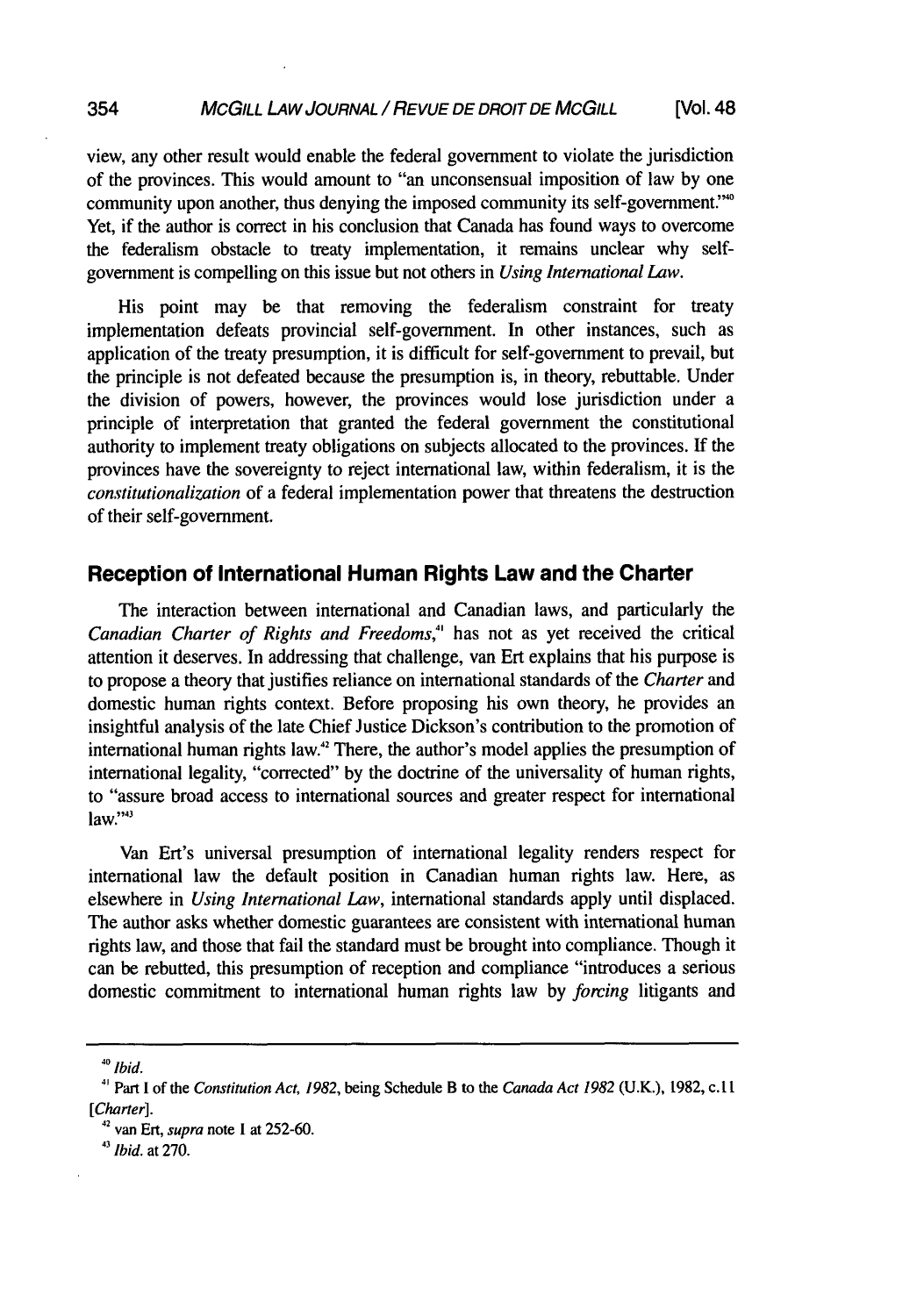courts to look to that body of law to determine the nature and scope of domestic rights guarantees."

The author theorizes that special rules apply to the reception of international human rights law because of the universality of human rights, the *Charter,* and the "perceived priority of human rights over other areas of law."' International human rights instruments are different from trade pacts and other agreements because "they attempt to express the legal significance of being human."<sup>46</sup> It is a mistake to assess their relevance on the basis of their legal status as binding or non-binding rules.' It is the universality of *human* rights which supports a theory that all but negates the principle of self-government.

Under van Ert's methodology, self-government is, at best, a "rarely-used *exception* to the *rule* of respect for international law."<sup>48</sup> In this, he makes no pretense of balancing the twin principles of reception. The difficulty, however, is that human rights guarantees are akin to the federalism constraint of the *Labour Conventions* rule: in both instances, the constitutionalization of respect for international law negates self-government. Just as federal treaty implementation in areas of section 92 jurisdiction emasculates provincial self-government, the implementation of international human rights law through *Charter* interpretation undercuts legislative self-government because the *Charter* jurisprudence is itself entrenched. The judicial implementation of non-binding and unimplemented international human rights law is only subject to self-government in the limited sense that section 33 permits legislatures to override the *Charter* guarantees. Even so, some guarantees cannot be touched and the override must be re-enacted every five years in any case."

Once again, van Ert proposes a methodology which advances respect for international law by drawing the question of reception further away from the selfgovernment principle. It is one matter for the executive to undertake treaty obligations which are not incorporated into domestic law; it is yet another for the courts to bypass the legislatures, whether under the *Charter* or human rights statutes, and incorporate international standards that are unimplemented and may not even be binding on Canada.

# **Conclusion**

This review concludes with three brief comments. First, whether in agreement with van Ert or not, and whether an internationalist or not, it would be impossible for

*<sup>&</sup>quot;Ibid.* at 274 [emphasis added].

<sup>&#</sup>x27; *Ibid.* at 233.

*<sup>4</sup>Ibid.* at 234.

<sup>&</sup>lt;sup>47</sup> *Ibid.* at 234. *41 Hid.* at 275 [emphasis added].

 $49$  Charter, supra note 41, ss. 33(3)-(5).